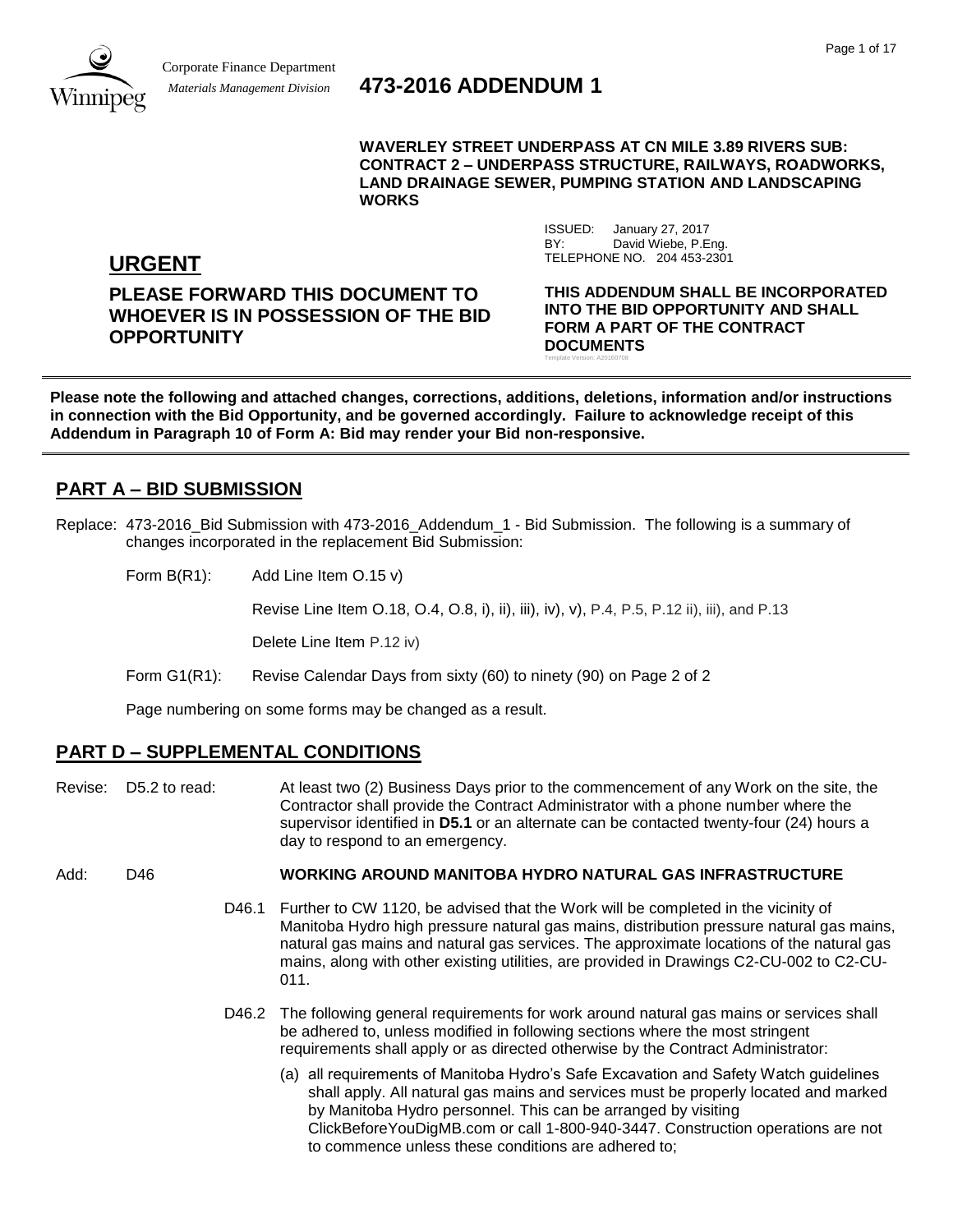- (b) all excavations within 1.0 m of any natural gas main or service must be completed by hand or hydro-excavated;
- (c) a minimum vertical separation of 300 mm from natural gas mains and 100 mm from natural gas services lines must be maintained between any Manitoba Hydro facility and any new installations;
- (d) a minimum 600 mm of cover shall be maintained in all areas where equipment will be crossing, traveling, or compacting over natural gas mains. Vibratory compaction cannot be used over or within 1.0 m of a main;
- (e) a minimum 450 mm of cover shall be maintained in all areas where equipment will be crossing, traveling, or compacting over the gas service lines. Vibratory compaction cannot be used over or within 1.0 m of a service;
- (f) if equipment must cross, travel, or compact over the natural gas main or service with less than the minimum depth of cover, earth bridging, or steel plates shall be placed over the main and extend a minimum of 1.0 m on either side at each crossing location;
- (g) all construction operations within the vicinity of natural gas mains or services are to take place in a manner so as not to damage or cause detriment to the integrity of the natural gas pipeline; and,
- (h) any damages to the coating must be reported to and repaired at no cost by Manitoba Hydro prior to backfilling.
- D46.3 High pressure natural gas mains
	- (a) Approximate locations of the existing high pressure natural gas mains are as follows:
		- (i) 406.4 mm main along Wilkes Avenue and Hurst Way;
		- (ii) 355.6 mm main at Lindsay Street and Taylor Avenue; and,
		- (iii) 168.3 mm main crossing Hurst Avenue at the first approach east of Waverley Street.
	- (b) A Manitoba Hydro High Pressure Safety Watch is required for all construction activities within 3.0 m of the high pressure natural gas mains.
	- (c) Contact "Click before you dig" a minimum of two (2) weeks prior to any Work commencing within 3.0 m of the high pressure natural gas main to arrange for the main to properly located and marked by Manitoba Hydro personnel at ClickBeforeYouDigMB.com or Call 1-800-940-3447. Upon receiving clearances, the excavator will be provided with the phone number of the appropriate District in order to coordinate a Manitoba Hydro High Pressure Safety Watch.
	- (d) Prior to construction at these locations, the Contractor shall expose the main by hand or hydro-excavation in order to confirm elevation of the pipe. The Contractor shall provide a minimum of five (5) Calendar Days' notice to the Contract Administrator of conducting utility exposures, such that the Contract Administrator can measure depths of the exposed utility.
	- (e) A minimum 900 mm of cover shall be maintained in all areas where equipment will be crossing, traveling, or compacting over the high pressure natural gas mains. Vibratory compaction cannot be used over or within 3.0 m of a high pressure natural gas main.
	- (f) If equipment must cross, travel, or compact over the gas main with less than the minimum depth of cover, earth bridging or steel plates shall be placed over the main and extend a minimum of 1.0 m on either side at each crossing location.
	- (g) When working with less than minimum cover, a minimum 300 mm of granular material shall be bladed into place with tracked equipment offset from the pipeline. Then static compaction equipment would be allowed and built up in layers until minimum cover is achieved.
	- (h) A smooth edged bucket shall be used for any excavations within 3.0 m of a high pressure natural gas main.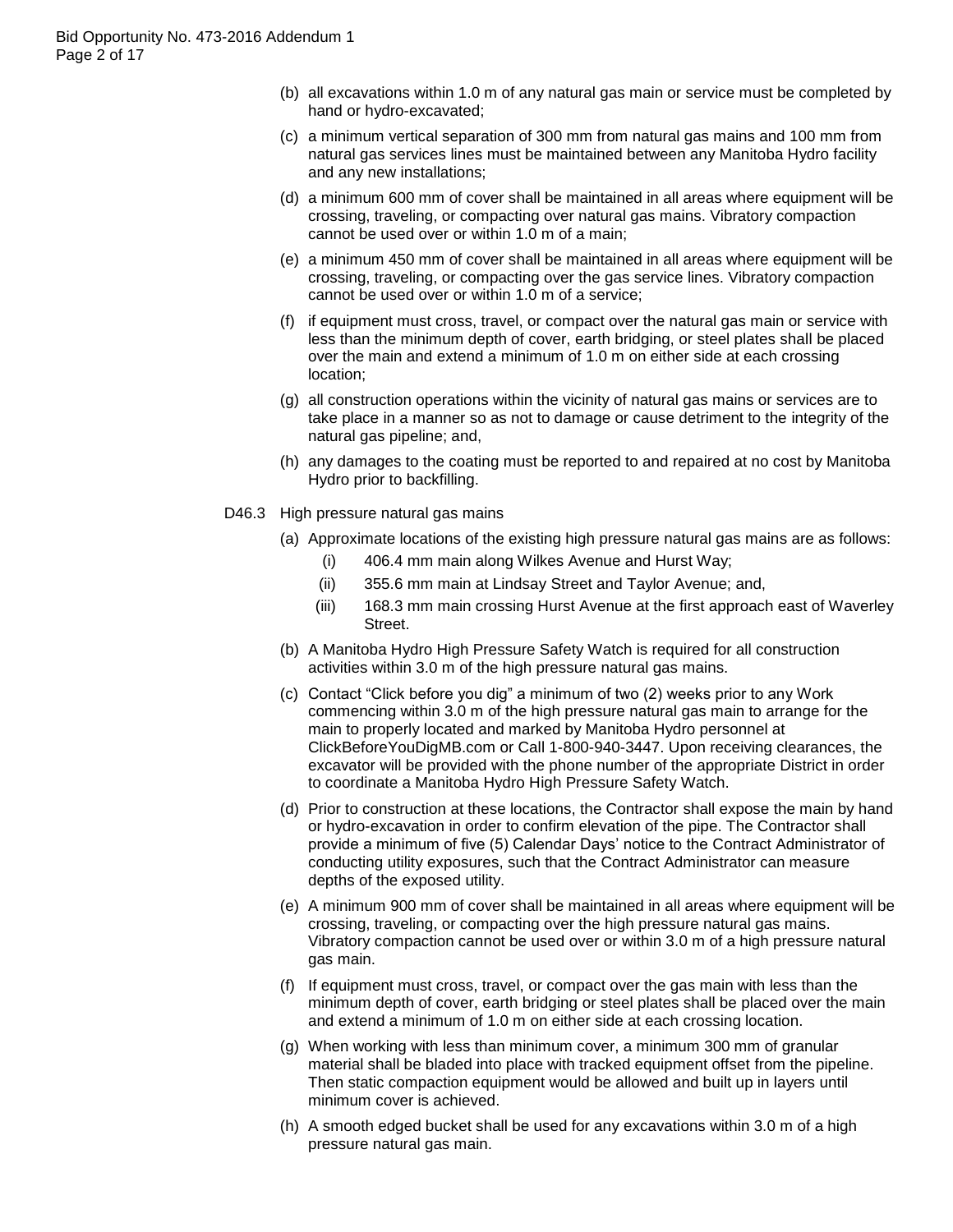- (i) Subbase material shall be bladed into place as opposed to being end dumped over the high pressure natural gas mains in areas with less than the minimum cover.
- (j) Caution must be used to ensure the integrity of the pipeline coating. Any damages to the coating must be reported to and repaired at no cost by Manitoba Hydro prior to backfilling.
- D46.4 Distribution pressure natural gas mains
	- (a) Approximate locations of the existing distribution pressure natural gas mains are as follows:
		- (i) 219.1 mm main along Hurst Way and Waverley Street south of Hurst Way; and,
		- (ii) 219.1 mm main along Grant Avenue.
	- (b) Contact "Click before you dig" a minimum of two (2) weeks prior to any Work commencing within 1.0 m of the distribution pressure natural gas main to arrange for the main to properly located and marked by Manitoba Hydro personnel at ClickBeforeYouDigMB.com or Call 1-800-940-3447. Upon receiving clearances, the excavator will be provided with the phone number of the appropriate District in order to coordinate a Manitoba Hydro High Pressure Safety Watch.
	- (c) Prior to construction at these locations, the Contractor shall expose the main by hand or hydro-excavation in order to confirm elevation of the pipe. The Contractor shall provide a minimum of five (5) Calendar Days' notice to the Contract Administrator of conducting utility exposures, such that the Contract Administrator can measure depths of the exposed utility.
	- (d) A minimum 900 mm of cover shall be maintained in all areas where equipment will be crossing, traveling or compacting over the distribution pressure natural gas mains. Vibratory compaction cannot be used over or within 1.0 m of a distribution pressure natural gas main.
	- (e) If equipment must cross, travel, or compact over the distribution pressure natural gas main with less than the minimum depth of cover, earth bridging or steel plates shall be placed over the main and extend a minimum of 1.0 meter on either side at each crossing location.
	- (f) When working with less than minimum cover, a minimum 300 mm of granular material shall be bladed into place with tracked equipment offset from the pipeline. Then static compaction equipment would be allowed and built up in layers until minimum cover is achieved.
	- (g) A smooth edged bucket shall be used for any excavations within 1.0 m of a large diameter distribution pressure main.
	- (h) Subbase material shall be bladed into place as opposed to being end dumped over the distribution pressure natural gas main in areas with less than the minimum cover.
	- (i) Caution must be used to ensure the integrity of the pipeline coating. Any damages to the coating must be reported to and repaired at no cost by Manitoba Hydro prior to backfilling.
- D46.5 Natural gas service relocations
	- (a) The Work may impact natural gas services. Services that are to be exposed in the subgrade must be rock wrapped and lowered during construction or replaced prior to construction. Manitoba Hydro will not be able to complete rock wrapping or lowering of any services unless the lowering is minimal (i.e.,  $<$  100-150 mm or  $<$  4-6").
	- (b) The Contractor shall advise the Contract Administrator where service relocations are required and allow for three (3) weeks for Manitoba Hydro to mobilize for completion of the work.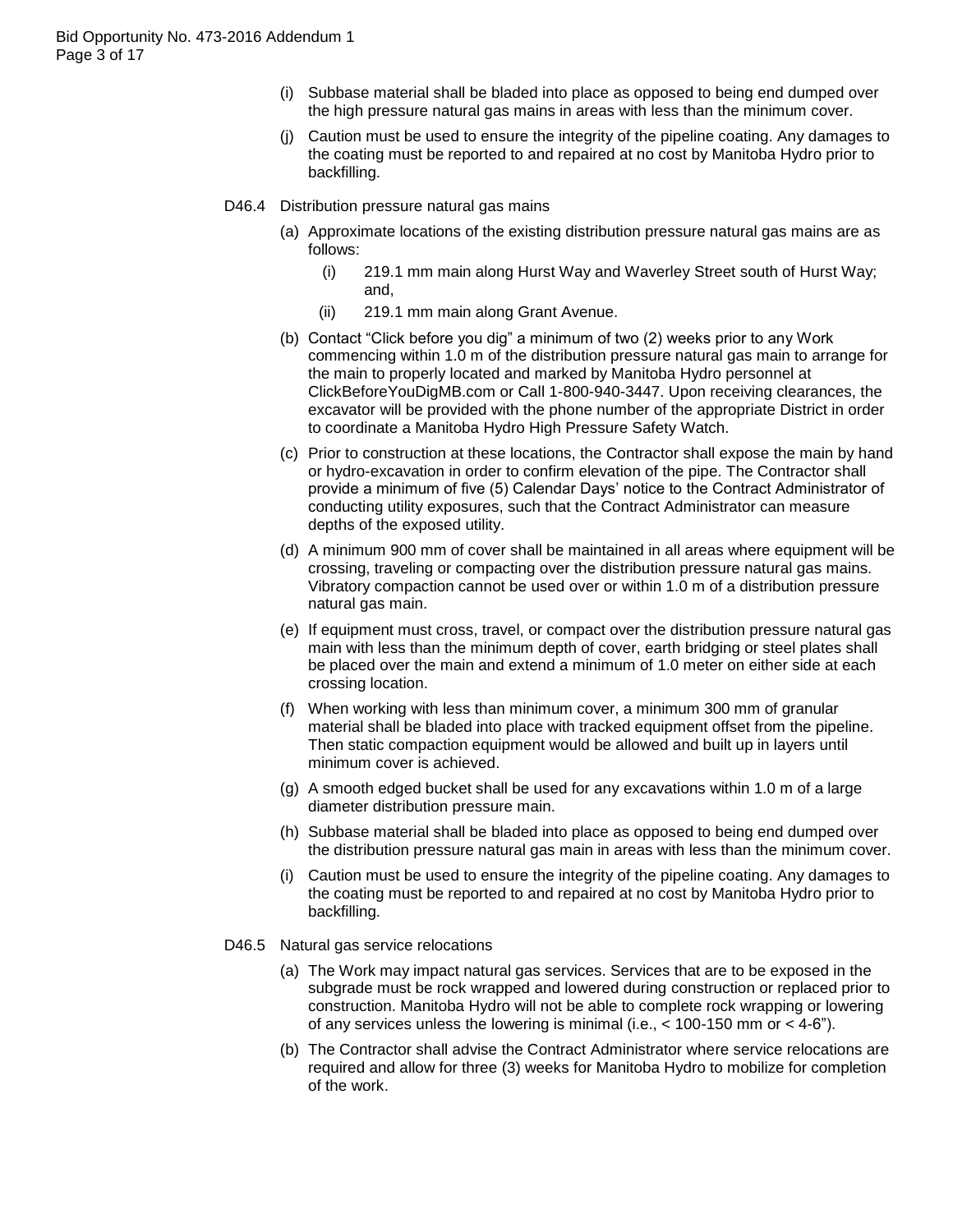- D46.6 Insufficient Cover
	- (a) Absolutely no work, including concrete cutting or pavement breaking may occur over the natural gas mains or services until depth of cover is determined and a safety watch is on site.
- D46.7 Sidewalk Renewals
	- (a) Excavations shall be limited to removal of the existing concrete sidewalk. All further excavations within 1.0 m of any natural gas main or service must be completed by hand or hydro-excavated.
- D46.8 Asphalt Overlays and Road Reconstruction
	- (a) When excavations for concrete works are required within 1.0 m of any natural gas main or service, the main must be exposed by hand or soft dig methods to verify the main elevation at intervals as deemed necessary by the Contract Administrator.

## **PART E – SPECIFICATIONS**

| Add:    | E11.2               | The Contractor shall provide a designated Traffic Coordinator for the duration of the<br>Work. The Traffic Coordinator shall:                                                                                                                                                                                                                                     |  |  |  |  |
|---------|---------------------|-------------------------------------------------------------------------------------------------------------------------------------------------------------------------------------------------------------------------------------------------------------------------------------------------------------------------------------------------------------------|--|--|--|--|
|         |                     | (a) be the sole contact for the Contract Administrator for all traffic control and traffic<br>management planning. The Traffic Coordinator will also be the contact for the City of<br>Winnipeg Traffic Management, Traffic Services, and Traffic Signals in relation to all<br>traffic control for the Work, and third parties such as those listed under D29.4; |  |  |  |  |
|         |                     | (b) at each site meeting, provide the Contract Administrator with a minimum two-week<br>outlook on planned routine traffic control operations. The information shall be<br>supplemented as necessary with supporting schematic drawings indicating the<br>location and type of traffic control to be implemented;                                                 |  |  |  |  |
|         |                     | (c) at each site meeting, work with the Contract Administrator, City of Winnipeg staff, and<br>third parties listed in D29.4 to refine agreed upon traffic control measures for the<br>minimum two-week outlook;                                                                                                                                                  |  |  |  |  |
|         |                     | (d) communicate agreed upon traffic control measures to the Contractor's forces. This<br>includes co-ordinating all flagging operations and barricade/signage supply and<br>setup;                                                                                                                                                                                |  |  |  |  |
|         |                     | (e) on a daily basis at a minimum, install, move, check, and maintain Contractor signs<br>and barricades as required to ensure they are in the proper location;                                                                                                                                                                                                   |  |  |  |  |
|         |                     | ensure compliance of the Contractor's forces with the agreed upon traffic control<br>(f)<br>measures; and,                                                                                                                                                                                                                                                        |  |  |  |  |
|         |                     | (g) maintain/relocate infrastructure signs as per D10.                                                                                                                                                                                                                                                                                                            |  |  |  |  |
| Add:    | E57.2.1(b)(i)       | CN Guidelines for Design and Monitoring of the Shoring Walls are included in<br>Appendix J.                                                                                                                                                                                                                                                                       |  |  |  |  |
| Revise: | E57.5.5(d) to read: | Instrumentation locations will be determined by the Contractor to minimize potential<br>interference with construction activities and in accordance with the requirements of<br>CN Guidelines for Design and Monitoring of the Shoring Walls.                                                                                                                     |  |  |  |  |
| Add:    | E57.5.5(i)          | Monitoring plan shall be prepared in accordance with the requirements of CN Guidelines<br>for Design and Monitoring of the Shoring Walls.                                                                                                                                                                                                                         |  |  |  |  |
| Revise: |                     | E58.3.4(a)(i) to read: permanent casing 1219 mm diameter x 19 mm thick permanent casing as indicated on<br>the Drawings, conforming to the requirements of ASTM A252 Grade 3. For pier<br>caissons, steel casings shall be hot dip galvanized for the top 6.5 m of pile length;                                                                                   |  |  |  |  |
| Revise: | E59.5.3 to read:    | Splicing of Piles and Installing Pile Tips                                                                                                                                                                                                                                                                                                                        |  |  |  |  |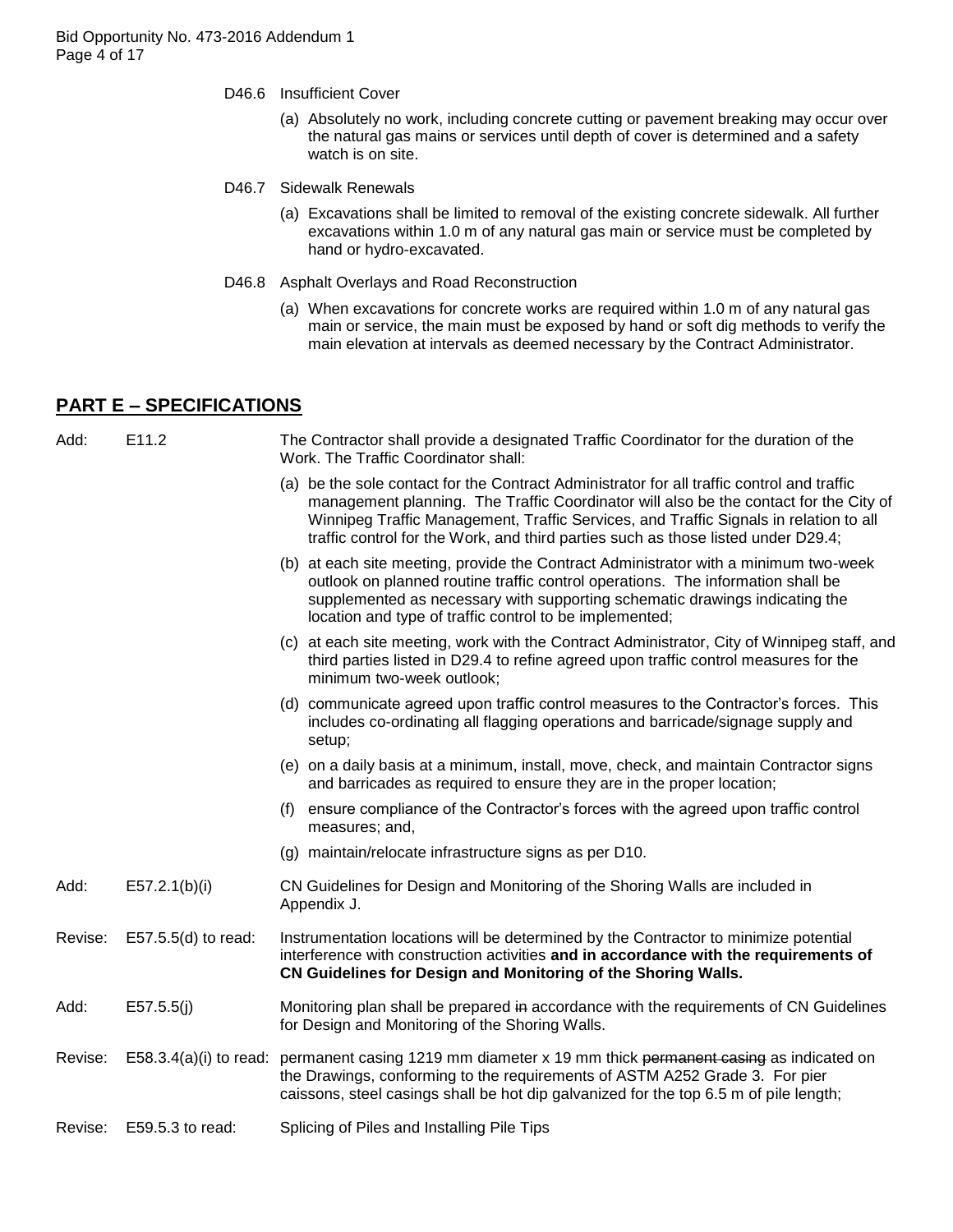- (a) Full-length piles shall be used where practicable. In exceptional circumstances, splicing of piles may be permitted. The method of splicing shall be as shown on the Drawings, in accordance with the welding procedures, Shop Drawings and the following:
	- (i) the butting ends of the driven pile and its extension or the pile and the pile tip shall be cut square to give reasonable bearing between the matting surfaces;
	- (ii) all butting surfaces shall be one hundred percent (100%) butt welded;
	- (iii) the butting surface of the extension piece shall be bevel cut at  $45^\circ$  to facilitate a full-penetration butt weld. Temporary clamping plates may be used as required;
	- (iv) before welding over previously-deposited metal, the slag shall be cleaned off. This requirement shall apply to successive layers, to successive beads, and to the cratered area when welding is resumed after any interruption;
	- (v) all butt welds shall have the root of the initial weld gouged, chipped, or otherwise removed to sound metal before welding is started from the second side;
	- (vi) the piles shall not have more than one splice per pile unless otherwise approved by the Contract Administrator;
	- (vii) (vii) splices shall be located such that no more than fifty percent (50%) of the piles are spliced at the same elevation;
	- **(viii) proposed locations of the field splices shall be at least 5 m below the underside of the abutment foundation. Alternate splice locations shall be submitted for acceptance by the Contract Administrator.**
		- (ix) material to be welded shall be preheated in accordance with CSA W59;
		- (x) when the air temperature is below  $0^{\circ}$ C, all materials to be welded shall be preheated to 100 °C for a distance of 80 mm beyond the weld and shall be sheltered from the wind; and,
		- $(xi)$  when the air temperature is below -18 $^{\circ}$ C, welding will not be permitted unless suitable hoarding approved by the Contract Administrator is in place.
- Revise: E61.2.2(b) to read: The Supplier shall submit directly, in confidence, to the City of Winnipeg, the concrete mix designs for each of the concrete types specified herein. **The City of Winnipeg will, in confidence, forward the concrete mix designs to CN.** The purpose of this confidential submission will be for record keeping purposes and may be used as information related to supplementary testing and investigation of suspected defective concrete. The City of Winnipeg will advise the Supplier if the information needs to be released to third parties. The concrete mix design shall contain a description of the constituents and proportions, and at the minimum the following:

| Revise:<br>Table 61-1 to read: |
|--------------------------------|
|--------------------------------|

| <b>TABLE 61 - 1:</b><br><b>REQUIREMENTS FOR HARDENED CONCRETE</b> |                                              |                                                           |                             |                                   |                                 |                                       |                                              |
|-------------------------------------------------------------------|----------------------------------------------|-----------------------------------------------------------|-----------------------------|-----------------------------------|---------------------------------|---------------------------------------|----------------------------------------------|
| Type of<br><b>Concrete</b>                                        | Location                                     | <b>Nominal</b><br>Compressive<br><b>Strength</b><br>[MPa] | Class of<br><b>Exposure</b> | Air<br><b>Content</b><br>Category | Max<br>Aggregate<br><b>Size</b> | <b>Special</b><br><b>Requirements</b> | Post<br><b>Residual</b><br>Cracking<br>Index |
| Type 1                                                            | <b>Foundations</b>                           | 35 @ 28<br>Days                                           | $S-1$                       |                                   | $20 \text{ mm}$                 | No slag and/or<br>fly ash             |                                              |
| Type 2                                                            | Caissons                                     | 35 @ 28<br>Days                                           | S-1, C1                     |                                   | 20 mm                           | No slag and/or<br>fly ash             |                                              |
| Type 3                                                            | Abutments                                    | 35 @ 28<br>Days                                           | $S-1$                       |                                   | $20 \text{ mm}$                 | No slag and/or<br>fly ash             |                                              |
| Type 4                                                            | Pier Caps,<br>Deck.<br>Trainman's<br>Walkwav | 35 @ 28<br>Days                                           | $C-1$                       |                                   | $20 \text{ mm}$                 | No slag and/or<br>fly ash             |                                              |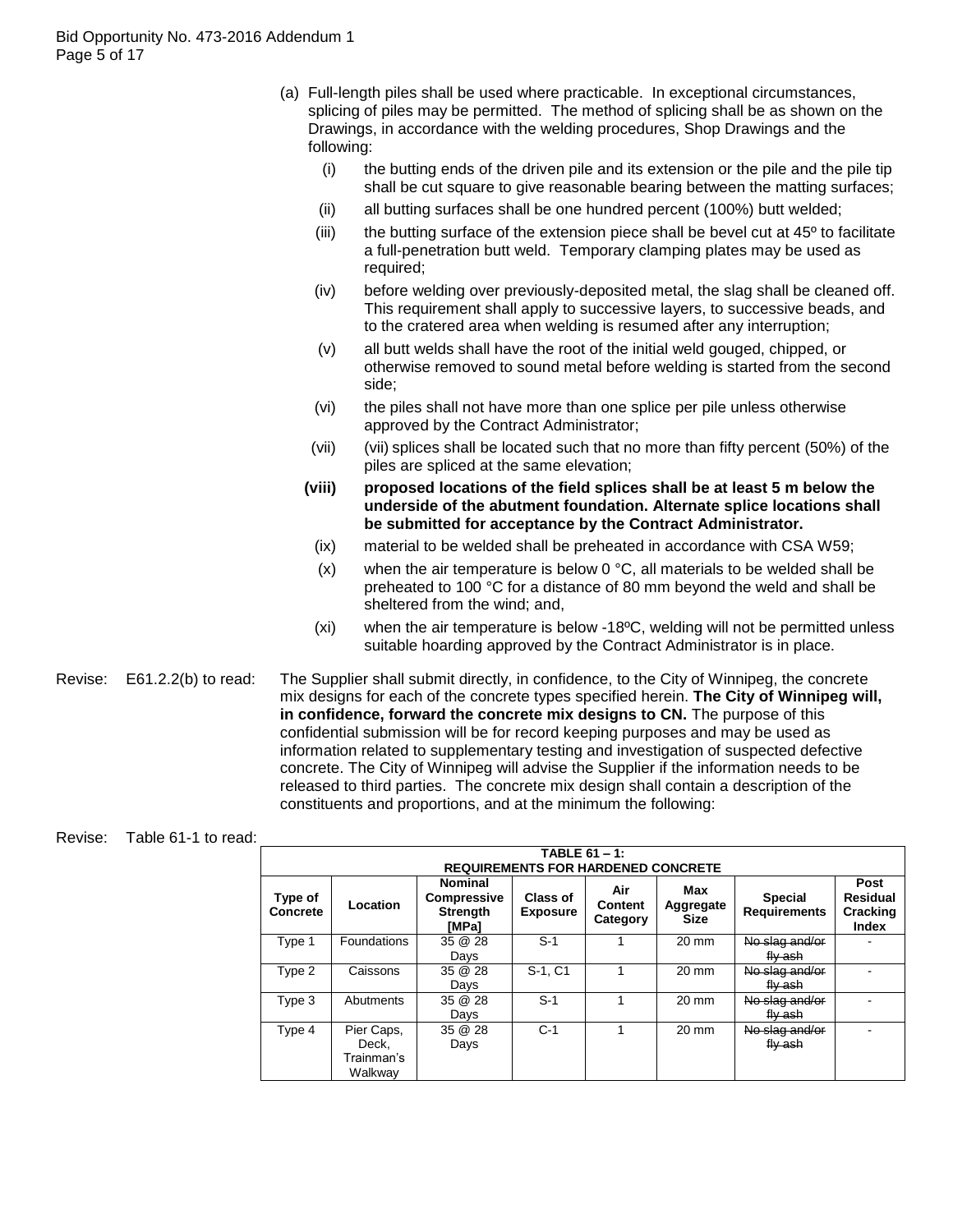#### Bid Opportunity No. 473-2016 Addendum 1 Page 6 of 17

| TABLE $61 - 1$ :<br><b>REQUIREMENTS FOR HARDENED CONCRETE</b> |                                                                                 |                 |           |  |                  |                                                          |      |
|---------------------------------------------------------------|---------------------------------------------------------------------------------|-----------------|-----------|--|------------------|----------------------------------------------------------|------|
| Type 5                                                        | Traffic<br><b>Barriers</b><br>including<br>Footing and<br>Caps, Slope<br>Paving | 35 @ 28<br>Days | $C-1$     |  | $20 \text{ mm}$  | Corrosion<br>Inhibitor and<br>Synthetic<br><b>Fibres</b> | 0.15 |
| Type 5                                                        | Structural<br>Concrete for<br>Pumping<br>Station                                | 35 @ 28<br>Days | S-1, C-11 |  | $20 \text{ mm}$  |                                                          |      |
| Type 6                                                        | Masonry Fill                                                                    | 20 @ 28<br>Days | N         |  | 10 <sub>mm</sub> | Max Slump<br>150mm                                       |      |

Revise: E61.3.7(b) to read: Should the Contractor choose to include a silica fume admixture in the concrete mix design, where permitted, the substitution of silica fume shall not exceed eight percent (8%) by mass of cement.

Revise: E61.3.7(c) to read: Should the Contractor choose to include fly ash in the concrete mix design, where permitted, the fly ash shall be Class C1 or F and the substitution shall not exceed thirty percent (30%) by mass of cement.

Revise: E62.1.1(a) to read: This Specification shall cover all operations relating to the supply, fabrication, delivery, and placement of black steel reinforcing, hot-dipped galvanized steel reinforcing and stainless steel reinforcing<del>, ChromX 9000 (by MMFX)</del> and associated bar accessories, as specified herein and as shown on the Drawings.

#### Revise: Table 62-1 to read:

| Table 62 - 1:<br><b>SCOPE OF WORK</b>              |                                                  |  |  |  |
|----------------------------------------------------|--------------------------------------------------|--|--|--|
| Item                                               | <b>Type of Steel Reinforcing</b>                 |  |  |  |
| Abutments                                          | <b>Black Steel Reinforcement</b>                 |  |  |  |
| Caissons                                           | Hot-dipped Galvanized Steel Reinforcement        |  |  |  |
| Pier Caps                                          | Hot-dipped Galvanized Steel Reinforcement        |  |  |  |
| Deck and Trainman's Walkways                       | <b>Hot-dipped Galvanized Steel Reinforcement</b> |  |  |  |
| <b>Traffic Barriers</b>                            | <b>Stainless Steel Reinforcement</b>             |  |  |  |
| Shoulder Traffic Barrier Footings and Cap<br>Slabs | <b>Stainless Steel Reinforcement</b>             |  |  |  |
| Median Traffic Barrier Footing                     | <b>Stainless Steel Reinforcement</b>             |  |  |  |
| <b>Slope Protection Pavement</b>                   | Hot-dipped Galvanized Steel Reinforcement        |  |  |  |
| <b>Pumping Station Caissons</b>                    | <b>Black Steel Reinforcement</b>                 |  |  |  |
| <b>Pumping Station Substructure and Curbs</b>      | <b>Black Steel Reinforcement</b>                 |  |  |  |

- Delete: E62.2.1(a)
- Delete: E62.4.4
- Delete: E62.4.6

Revise: E62.5.1(b) to read: Plain **and** Galvanized Reinforcing Steel and ChromX 9000

- (xii) Plain **and** Galvanized and ChromX 9000 steel reinforcement shall be bent to the proper shape in a plant that has suitable devices for bending as recommended in the Reinforcing Steel Institute of Canada (RSIC) Manual at Standard Practice.
- (xiii) Heating shall not be used as an aid in bending.
- Revise: E62.5.1(f)(ii) to read: Placing Plain **and** Galvanized and ChromX 9000 Steel Reinforcing Steel
- Revise: E62.5.1(g)to read: Tying Reinforcement-Reinforcing Steel
	- (i) Plain **and** Galvanized and ChromX 9000 Steel Reinforcement Reinforcing Steel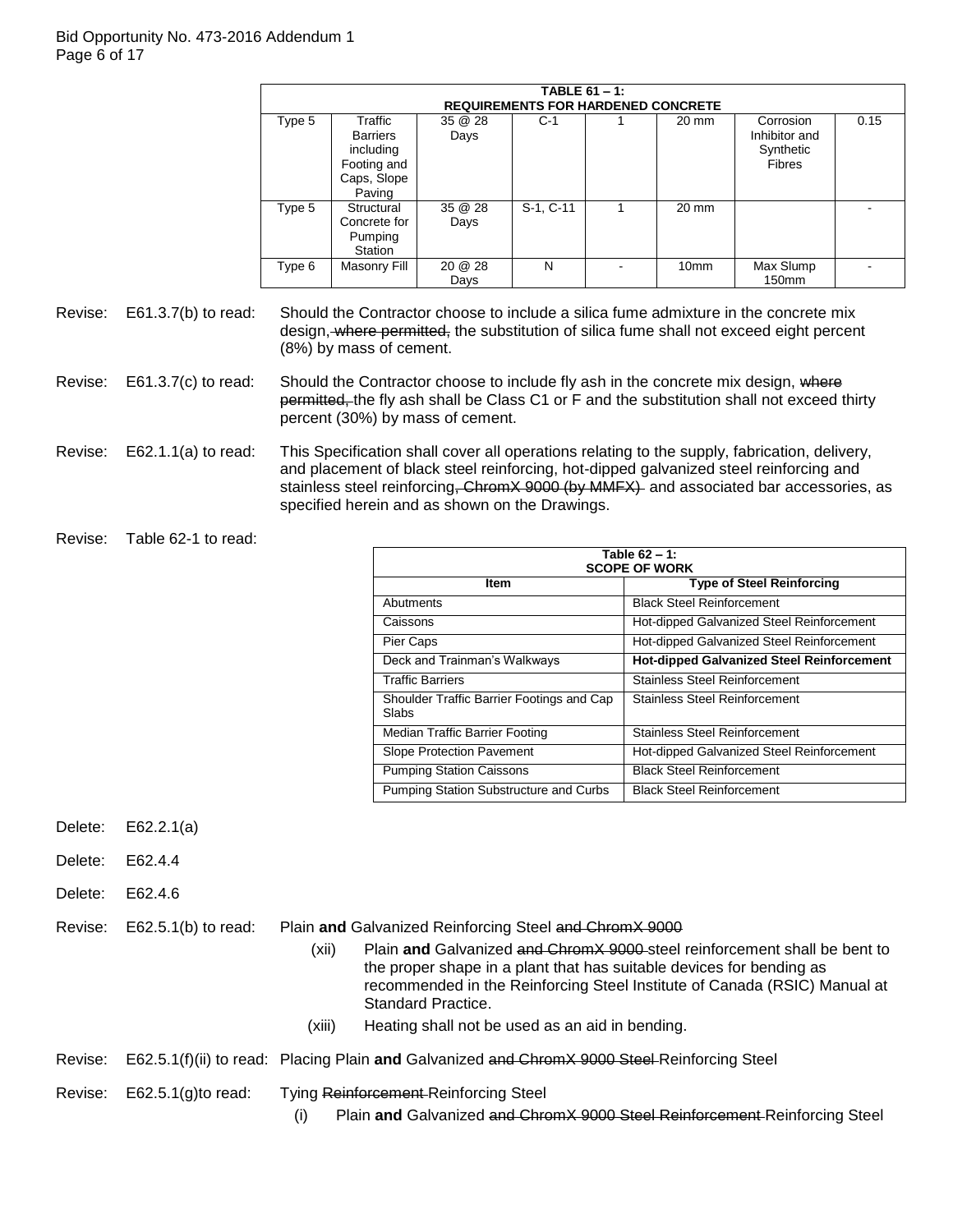|         |                      | • For lapping plan and galvanized and ChromX 9000-steel bars at the joints and<br>intersection, an ample supply of annealed wire at least 1.5 mm in diameter<br>shall be provided. Proper cutting pliers shall be used and the bending and<br>typing of the wires done as neatly as possible.                                                                                              |
|---------|----------------------|--------------------------------------------------------------------------------------------------------------------------------------------------------------------------------------------------------------------------------------------------------------------------------------------------------------------------------------------------------------------------------------------|
|         |                      | • Twisted ends of the tie wire shall be bent away from forms and surfaces so that<br>they do not project into the concrete cover over the reinforcement.                                                                                                                                                                                                                                   |
|         |                      | <b>Stainless Steel Reinforcement</b><br>(ii)                                                                                                                                                                                                                                                                                                                                               |
|         |                      | • For lapping stainless steel reinforcement at joints and intersections, an ample<br>supply of stainless steel wire shall be provided. The wire shall not be<br>contaminated with iron or non-stainless steel. Proper stainless steel cutting<br>pliers shall be used and the bending and tying of the wires done as neatly as<br>possible.                                                |
|         |                      | • Twisted ends of the wire shall be bent away from forms and surfaces so that<br>they do not project into the concrete cover over the reinforcement. All tools<br>used shall be stainless steel and shall not be contaminated with iron or non-<br>stainless steel.                                                                                                                        |
| Revise: |                      | E62.5.1(h)(ii) to read: Plain and Galvanized and ChromX 9000 Steel Reinforcing Steel                                                                                                                                                                                                                                                                                                       |
|         |                      | • For lapped splices, the bars shall be placed in contact and wired together in such a<br>manner as to maintain a clearance of not less than the required minimum clear<br>distance to other bars, and the required minimum distance to the surface of the<br>concrete.                                                                                                                    |
|         |                      | • In general, suitable lap lengths shall be supplied as detailed on the Drawings. If this<br>information is not detailed on the Drawings, a minimum of 35 bar diameters lap length<br>shall be provided.                                                                                                                                                                                   |
| Revise: |                      | E62.7.1(c)(i) to read: Supplying Reinforcing Steel                                                                                                                                                                                                                                                                                                                                         |
|         |                      | • Plain Steel Reinforcing                                                                                                                                                                                                                                                                                                                                                                  |
|         |                      | • Galvanized Steel Reinforcing                                                                                                                                                                                                                                                                                                                                                             |
|         |                      | • Stainless Steel Reinforcing                                                                                                                                                                                                                                                                                                                                                              |
|         |                      | • ChromX 9000 Steel Reinforcing                                                                                                                                                                                                                                                                                                                                                            |
| Revise: | E63.6.2 to read:     | <b>Quality Assurance</b>                                                                                                                                                                                                                                                                                                                                                                   |
|         |                      | (a) All materials will be subject to physical inspection by the Contract Administrator and<br>will be subject to rejection during the course of the Work and for the length of time as<br>specified in the General Conditions, if, in the opinion of the Contract Administrator,<br>the materials involved do not meet the requirements of the Drawings and this<br>Specification.         |
|         |                      | (b) CN will arrange for an additional inspection by an independent inspection firm<br>under separate contract. This will be in addition to the Fabricator's Quality<br><b>Control and the Contract Administrator's Quality Assurance Programs referred</b><br>to herein.                                                                                                                   |
|         |                      | (c) The Fabricator shall notify CN and their inspection firm of the scheduled date<br>for beginning of bearings' fabrication.                                                                                                                                                                                                                                                              |
|         |                      | (d) The Contractor shall furnish facilities for the inspection of material and workmanship<br>in the mill, shop and field, and the Contractor Administrator and CN shall be allowed<br>free access to the necessary parts of the Works.                                                                                                                                                    |
| Revise: | $E64.1.1(c)$ to read | The Contractor shall notify the Contract Administrator and CN of any subcontractors<br>(Fabricators) that have been subcontracted by the Contractor to fabricate, load and<br>transport the structural steel components. The Contractor shall remain responsible for the<br>work of such subcontractors. All requirements, such as right to access, shall apply to<br>such subcontractors. |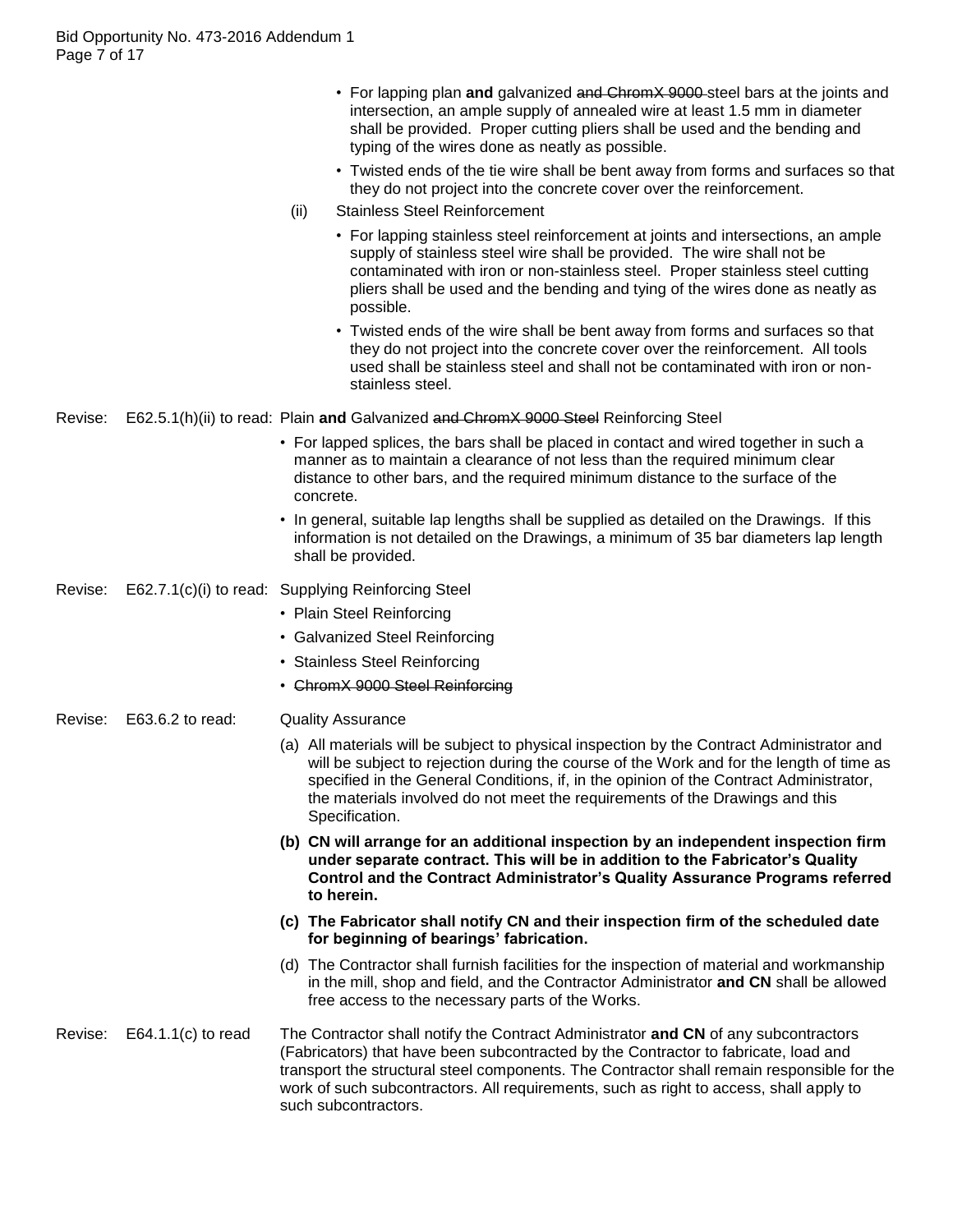#### Bid Opportunity No. 473-2016 Addendum 1 Page 8 of 17

| Revise: | E64.7.6 to read:    | The Contractor shall furnish facilities for the inspection of material and workmanship in<br>the mill, shop and field, and the Contract Administrator and CN shall be allowed free<br>access to the necessary parts of the Works.                                             |  |  |  |  |
|---------|---------------------|-------------------------------------------------------------------------------------------------------------------------------------------------------------------------------------------------------------------------------------------------------------------------------|--|--|--|--|
| Add:    | E64.7.7             | CN will arrange for an additional inspection by an independent inspection firm under<br>separate contract. This will be in addition to the Quality Control and Quality Assurance<br>Programs referred to herein.                                                              |  |  |  |  |
| Add:    | E64.7.8             | The Fabricator shall notify CN and their inspection firm of the scheduled date for<br>beginning of girders' fabrication.                                                                                                                                                      |  |  |  |  |
| Add:    | E69.2.6             | Alternate equivalent systems may be submitted for acceptance to the Contract<br>Administrator in accordance with B8.                                                                                                                                                          |  |  |  |  |
| Add:    | E77.1.2(d)          | Unsuitable site material: As per Specification CW 3170, Clause 9.2(b), Common<br>Excavation – Unsuitable Site Material shall consist of any excavation (including ditch<br>excavation) which yields unsuitable Site material, as determined by the Contract<br>Administrator. |  |  |  |  |
| Add:    | E77.1.2(e)          | Ballast: Material (crushed rock) placed under, between and adjacent to track ties.                                                                                                                                                                                            |  |  |  |  |
| Add:    | E77.1.2(f)          | Sub-ballast: Granular material (crushed or screened pit run gravel) below ballast and<br>above subgrade.                                                                                                                                                                      |  |  |  |  |
| Add:    | E77.1.2(g)          | Subgrade: Embankment material immediately below sub-ballast.                                                                                                                                                                                                                  |  |  |  |  |
| Revise: |                     | E77.3.2(a)(iii) to read: Take particular note of the following:                                                                                                                                                                                                               |  |  |  |  |
|         |                     | • where necessary, the Contract Administrator may design cuts and fills especially for<br>stability, which will affect dimensions indicated on the Drawings;                                                                                                                  |  |  |  |  |
|         |                     | • remove unsuitable materials encountered in cut sections to depth and extent<br>directed;                                                                                                                                                                                    |  |  |  |  |
|         |                     | • replace with approved material and compact;                                                                                                                                                                                                                                 |  |  |  |  |
|         |                     | • when slides occur in cuts after they are properly formed, remove the material, modify<br>the slopes and adopt other precautions as directed;                                                                                                                                |  |  |  |  |
|         |                     | • the materials shall be classified as "Common Excavation - Unsuitable Site Material"<br>and Contractor will be paid for its removal at the Contract Unit Price for "Common"<br><b>Excavation - Unsuitable Site Material";</b>                                                |  |  |  |  |
|         |                     | • complete all excavation as far in advance of fill construction as practical; and,                                                                                                                                                                                           |  |  |  |  |
|         |                     | • maintain all work in a well-drained condition, free of debris and other obstructions.                                                                                                                                                                                       |  |  |  |  |
| Revise: |                     | E77.3.2(b)(i) to read: Remove and dispose of unsuitable material as directed.                                                                                                                                                                                                 |  |  |  |  |
|         |                     | • Refill depressions and holes from this work. This work shall be paid for at the<br>Contract Unit Price for "Common-Excavation to Waste".                                                                                                                                    |  |  |  |  |
| Revise: | E77.3.2(d) to read: | Material Removal, Salvage and Stockpiling.                                                                                                                                                                                                                                    |  |  |  |  |
|         |                     | Use suitable equipment to ensure cross contamination of nearby materials is kept to<br>(1)<br>a minimum.                                                                                                                                                                      |  |  |  |  |
|         |                     | Maintain all work in a well-drained condition, free of debris and other obstructions.<br>(11)                                                                                                                                                                                 |  |  |  |  |
|         |                     | (iii) Stockpile material at a location identified by the Contract Administrator.                                                                                                                                                                                              |  |  |  |  |
|         |                     | (iv) This work shall be paid for at the Contract Unit Price for "Salvage Ballast" and<br>"Salvage Sub-Ballast"                                                                                                                                                                |  |  |  |  |
| Add:    | E77.3.2(e)          | Execution                                                                                                                                                                                                                                                                     |  |  |  |  |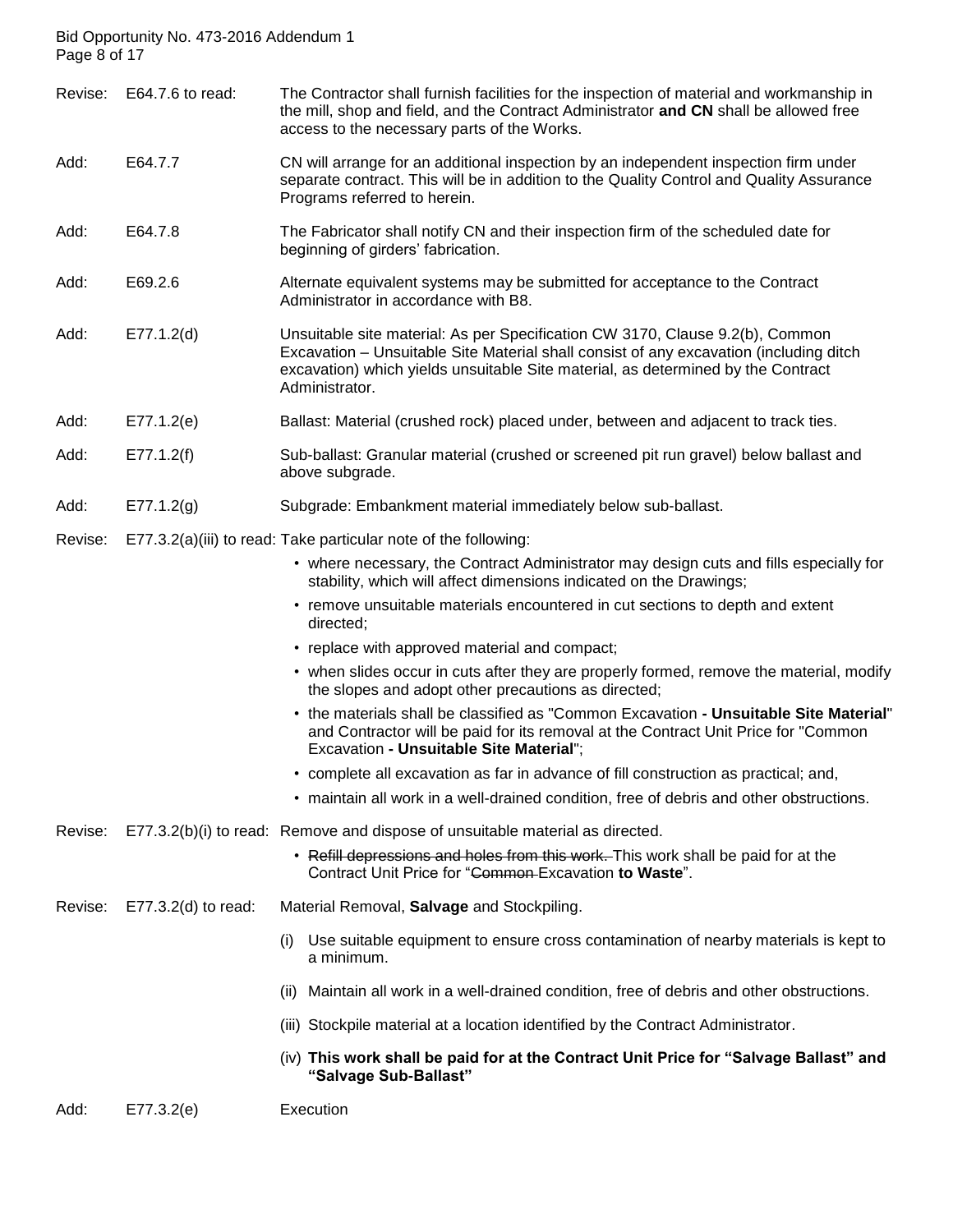- (i) Excavation shall be completed to the elevations required to construct the Works or to such other elevations as may be directed by the Contract Administrator in the field. Excavation sequence shall be done in a "top down" direction.
- (ii) After each material excavation is completed, the Contractor shall notify the Contract Administrator.
- (iii) The Contractor shall excavate only material that is necessary for the expeditious construction of the embankment or as set out by the Contract Administrator in the field.
- (iv) Grade the surface after final material excavation to the sub-grade elevation.
- Revise: E77.3.3(h)(iv) to read: Remove material not thoroughly compacted at no cost to the City. The City of Winnipeg Specifications.
- Revise: E77.4.1(a) to read: The Unit Prices, submitted in the Bid, shall include the entire cost of supplying all labour, material, equipment and tools for stripping, excavation, **salvage, stockpiling** and grading of all classes of material; all as required to construct final rail bed and embankment as shown on the Drawings and specified in this Specification.
- Revise: E80.6.2 to read: Payment will be made at the Contract Unit Price for **"FeederMain Protection"** as listed in the Form B Prices.

#### Add: E112 **TEMPORARY SHORING, EXCAVATION, DEWATERING AND MONITORING FOR MIDTOWN FEEDER MAIN CASING UPGRADE**

- E112.1 Description
- E112.1.1 The supply, fabrication, erection, and removal of all temporary shoring, and such temporary protective measures as may be required to construct the Works.
- E112.1.2 The Work covered under this item shall include all operations relating to excavation, installation, and removal of shoring systems required to install the casing around the existing 900 Midtown Feeder Main including dewatering procedures for the duration of the construction period as specified herein.
- E112.1.3 The Work to be done by the Contractor under this Specification shall include the furnishing of all superintendence, safe working plans, overhead, labour, materials, equipment, tools, supplies and all things necessary for and incidental to the satisfactory performance and completion of the Work as hereinafter specified.

#### E112.1.4 Definitions

- (a) "Open Excavation" means a temporary unsupported excavation with side slopes cut at safe inclination.
- (b) "Supported Excavation" means a temporary excavation supported by an acceptable shoring system.
- (c) Geotechnical Report and the geotechnical design criteria may be viewed at the Contract Administrator's Office upon request.

#### E112.2 References

- E112.2.1 References and Codes
	- (a) All applicable sections of the latest National Building Code of Canada, the Manitoba Building Code and the American Railway Engineering and Maintenance-of-Way Association (AREMA) shall apply to the manufacture, installation, excavation and items and activities incidental to Work included in this Specification.
	- (b) All applicable guidelines of the latest CN Design Criteria for the Shoring Walls.
	- (c) E80 Midtown Feeder Main and Watermain Casing Pipe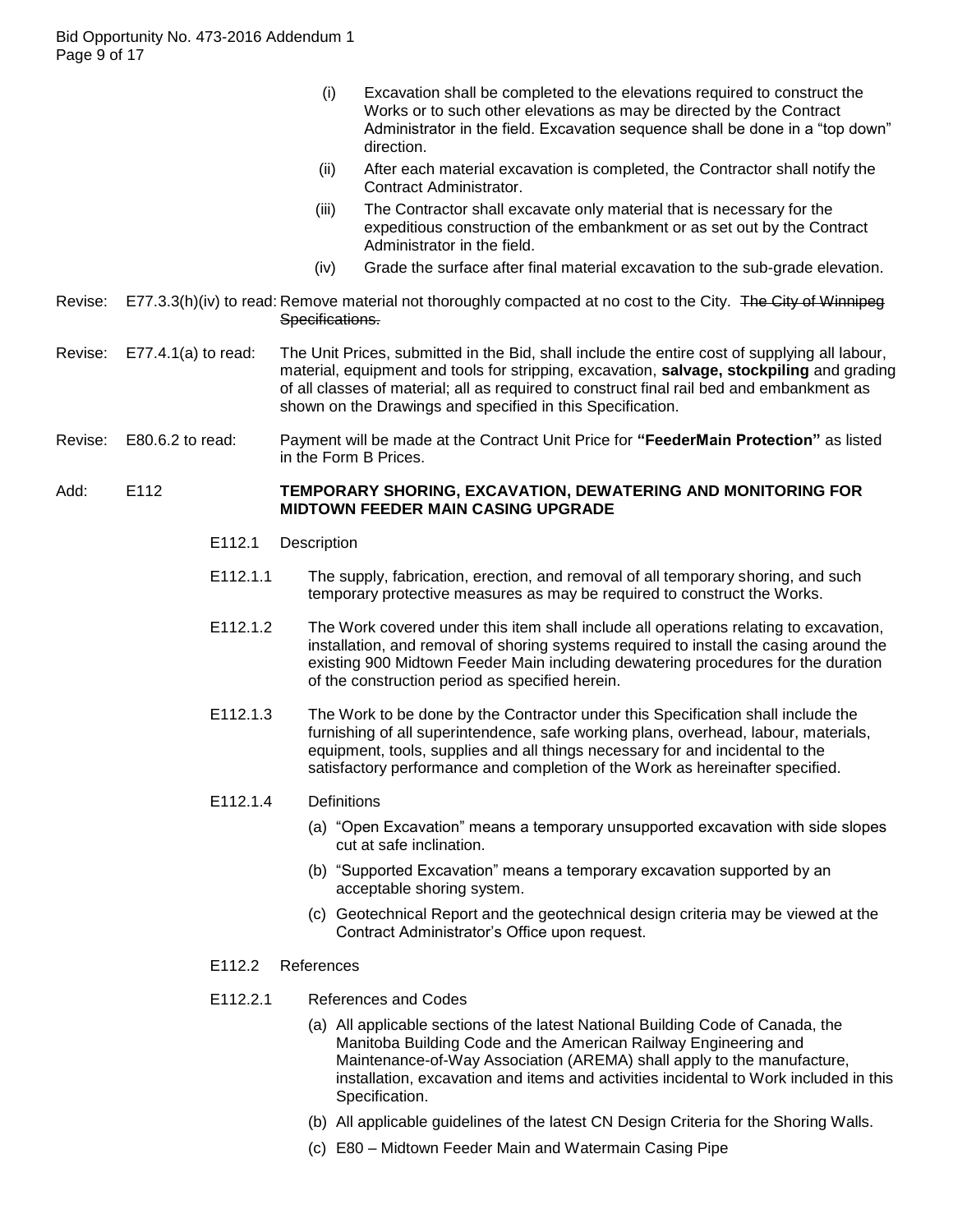- E112.3 Submittals
	- (a) Prepare and submit Shop Drawings for all excavation, shoring, work pads, access ramps and staging.
	- (b) Prepare and submit an Excavation and Shoring Safe Working Plan to the Contract Administrator a minimum of two (2) weeks prior to commencing Work on Site. This shall include an Excavation Staging Plan.
	- (c) Prepare and submit a monitoring plan including notification and action plan to monitor CN mainline and detour track displacement, shoring and excavation displacement during excavation and until the shoring has been removed to the Contract Administrator a minimum of two (2) weeks prior to commencing Work on Site.

#### E112.4 Materials

#### E112.4.1 General

(a) Be responsible for the supply, safe storage, and handling of all materials set forth in this Specification.

#### Structural Steel

- (a) All structural steel shapes shall be minimum CSA G40.21 Grade 350W and HSS sections shall be minimum CSA G40.21 Grade 350W.
- (b) Steel "H" Piles shall be structural steel members manufactured in accordance with CAN/CSA-G40.20M/G40.21M, Grade 350W.
- (c) Splice plates shall conform to the requirements of CAN/CSA G40.21M, Grade 350W.

#### E112.4.2 Welding

- (a) The Contractor is responsible for supplying all welding materials. All welding materials shall conform to the requirements of Welded Steel Construction (Metal Arc Welding).
- (b) All welding shall conform to the latest CSA Standard W59, electric arc method.
- (c) Timber Lagging
	- (i) All timber lagging shall be S-P-F, beams and stringers, grade No. 2 or better in accordance with AREMA Chapter 7 and as specified in the CN design criteria for the shoring walls.

#### E112.5 Construction Methods

- E112.5.1 Condition and Protection of Railway Tracks
	- (a) The railway tracks have a limited capacity to withstand excavations necessary for the proposed construction. Ensure that Work activities do not jeopardize the stability or impact the performance of the tracks.
	- (b) The Contractor will monitor CN tracks displacement as well as the displacement of shoring system and displacement of soil behind the shoring wall during excavation works as per the approved monitoring plan, and may require modifications to the construction sequence or introduce additional requirements to maintain acceptable track performance. Track performance will be determined by the Contractor based on the references and building codes stated in E112.2.1 and to the satisfaction of the Contract Administrator.
- E112.5.2 General Staging and Construction Requirements
	- (a) Construct the Shoring Structure in accordance with the requirements identified on the Drawings.
	- (b) Construction dewatering per CW 2030-R7.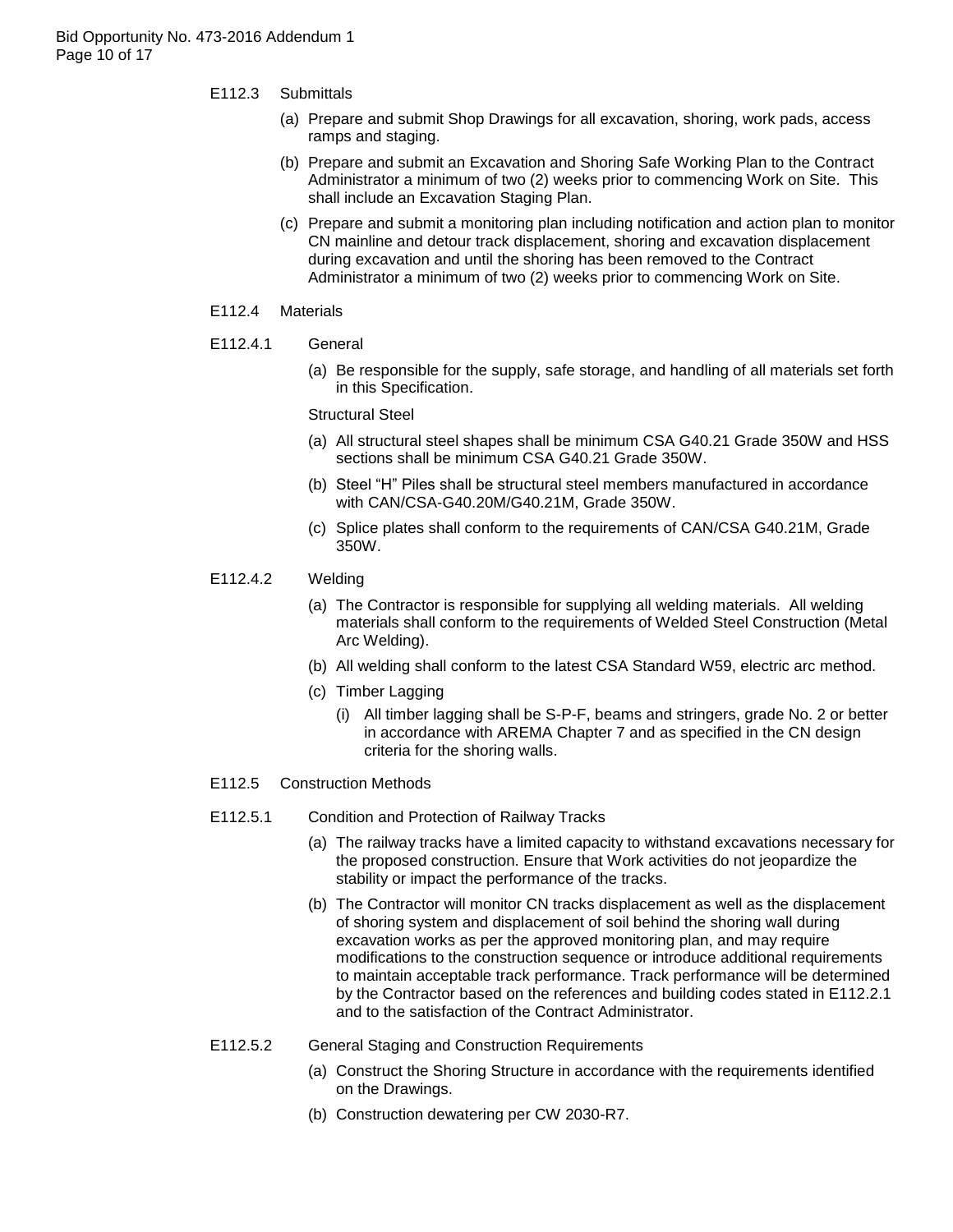- (c) Prepare and submit an Excavation and Shoring Safe Working Plan to the Contract Administrator for review a minimum of two (2) weeks prior to the commencement of this work.
- (d) Prior to commencing excavation operations, install sediment control fencing or other such erosion control structures to prevent sediment-laden runoff from leaving the job Site and entering the City land drainage system. The sediment control fencing shall remain in place until all construction activities are complete.
- (e) Complete excavations in accordance with the approved Excavation Plan and to the elevations and dimensions shown on the Excavation Plan or to adjusted elevations as directed by the Contract Administrator in order to install the Midtown Feeder Main casing upgrade.
- (f) Dewater excavations so that the casing upgrade to the Midtown Feeder Main is completed in the dry. Keep the bottom of excavations free from excessive moisture or free-flowing water.
- (g) Handle, store and dispose of excavated materials in accordance with Clause 3.4 of CW 1130.

#### E112.5.3 Excavation Plan

- (a) Prepare the plan to confirm constructability and assess potential interference with other construction activities.
- (b) Coordinate the progress of the excavation with the groundwater depressurization Work and with the results of the monitoring program.
- (c) Protect cut slopes against surface water and rainfall and keep covered at all times by a protective layer of approved super duty tarp or geosynthetic product.
- (d) Protect excavation area from freezing.

#### E112.5.4 Installation of Piles

- (a) Location and Alignment of Piles
	- (i) The piles shall be located at the positions shown on the Drawings or as directed by the Contract Administrator. Piles shall be driven vertically unless shown otherwise on the Drawings, and shall not deviate more than two percent (2%) out-of-plumb. Battered piles shall be driven to the battered specified on the Drawings, and shall not deviate more than two percent (2%) from the batter specified. Piles shall not be more than 75 mm off centre measured at cut-off elevation.
	- (ii) Piles shall not be jacked or pulled into their final positions.
- (b) Driving of Piles
	- (i) Piles shall be driven to the depths and in accordance with the pile driving criteria indicated in the Geotechnical Report, on the Drawings or as directed by the Contract Administrator.
	- (ii) All pile driving points shall be welded by the Contractor prior to commencement of pile driving operations, incidental to the works of this Specification.
	- (iii) The piles shall be driven to the approximate tip elevations as shown on the Drawings except when required by the Contract Administrator.
	- (iv) The method of driving shall be such as not to impair the strength of the pile and shall meet the approval of the Contract Administrator. The Contractor will be required to remove any surface and/or shallow depth obstruction(s) to obtain the required penetration of the pile.
	- (v) Piles covering a large area or in groups, shall be driven working out from the centre of the area or group to ensure that the piles at the boundaries are in their correct final positions.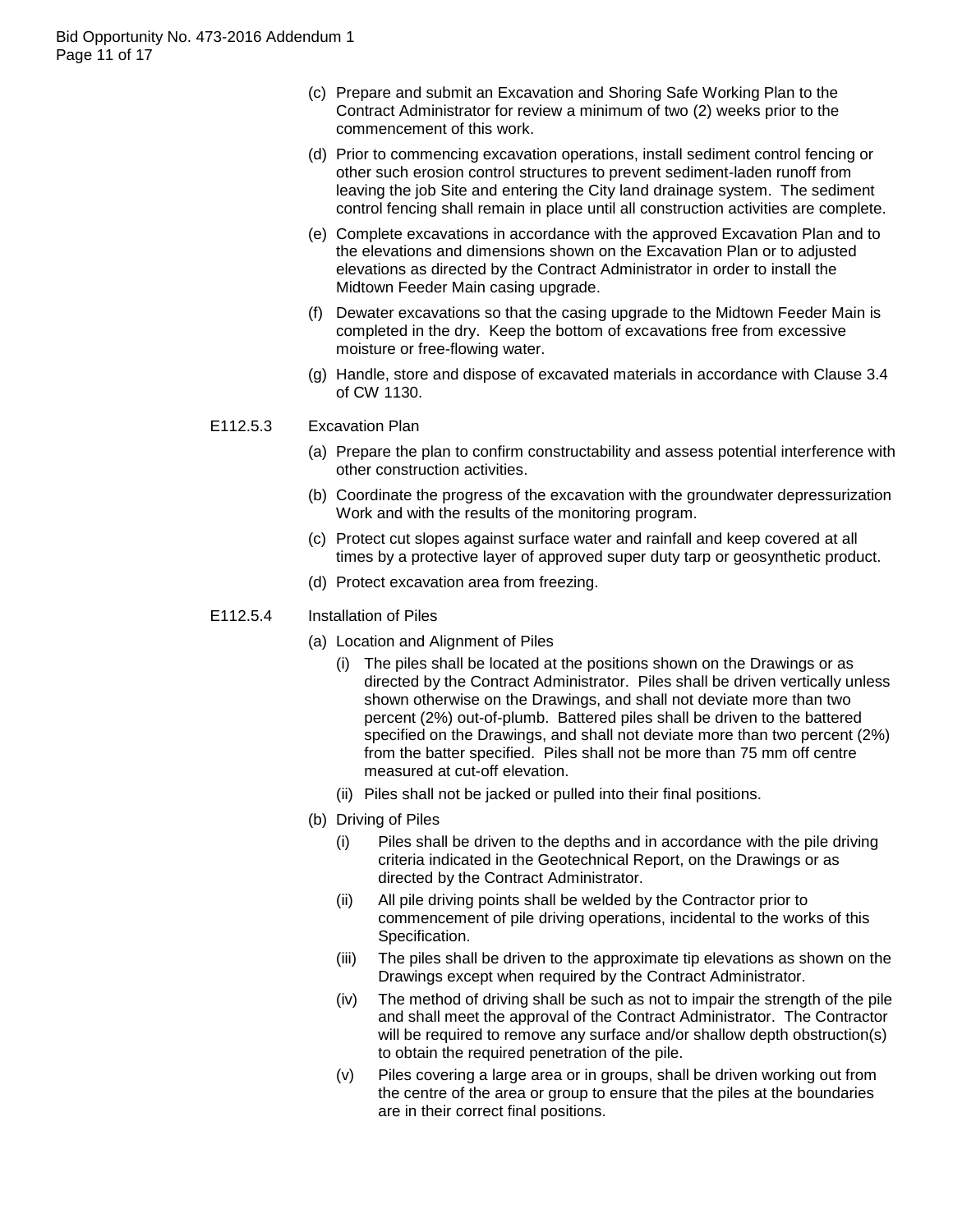- (vi) For pile installation monitoring purposes, the Contractor shall paint markings on each pile at 0.25 m intervals, with a label at each 1.0 m interval, starting from the toe of the pile.
- (vii) Pile driver leads shall be used to support the piles while they are being driven and shall be braced to the supporting crane so as to hold the piles securely and accurately in the required position during driving. Leads shall be of sufficient length to be supported firmly on the ground. The use of hanging or swinging leads will not be allowed unless they can be held in a fixed position during the driving operations. Battered piles shall be driven with incline leads.
- (viii) The heads of the steel piles shall be squared and protected by a cap of a design approved by the Contract Administrator. The cap shall be designed to hold the axis of the pile in line with the axis of the hammer. The top of the cap shall have a timber shock block.
- (ix) If, during the piling operations, upheaval of pile occurs, the Contractor will be required to redrive the lifted piles down to their original elevations. The Contractor will also be required to excavate material that has boiled up during pile driving operations. The elevation of all piles previously driven or redriven shall be observed to detect uplift. If uplift of 5 mm or more occurs in any pile, that pile shall be redriven to its original elevation and thereafter to the required final driving resistance.
- (x) Driving of all piles shall be continuous without intermission until the pile has been driven to final elevation.
- (xi) Where boulders or other obstructions make it difficult to drive certain piles in the location shown and to the proper bearing strata or depth, the Contractor shall install the piles as directed by the Contract Administrator.
- (xii) Preboring will be carried out in accordance with the drawings.
- (xiii) If, in the judgement of the Contract Administrator, the Contractor is unable to complete properly any pile or piles driven to replace the original pile in the Contract, they shall be abandoned. Piles abandoned, because of obstructions encountered before reaching the accepted bearing strata, shall be removed.
- (xiv) The Contractor shall ensure the safety of all personnel during pile driving operations.
- (xv) The Contractor is responsible for the means, methods, and necessary precautions to manage vibration generated during pile driving. This may include modifying the driving sequence or introducing additional requirements to maintain acceptable vibration levels. The Contractor is responsible for all nuisance, noise, damage, and legal claims resulting from noise/vibration generated through piling or other construction activities.
	- Further to E112.5.4(b)(xv), note that the Contract Administrator will be monitoring ground vibration due to CN train passage on the shoofly tracks in the vicinity of the StorageVille facility (830 Waverley Street). This will involve spot measurements at StorageVille before construction commences while the trains are travelling along the mainline, and spot measurements when the trains are travelling along the shoofly. This is to establish existing (baseline) vibration levels which are beyond the Contractor's control. The Contract Administrator will not be monitoring ground vibration due to construction activities such as pile driving. The Contract Administrator will install ground vibration measurement instrumentation in the vicinity of StorageVille. Instrument locations will be determined by Contract Administrator and communicated to the Contractor to minimize potential interference with construction activities.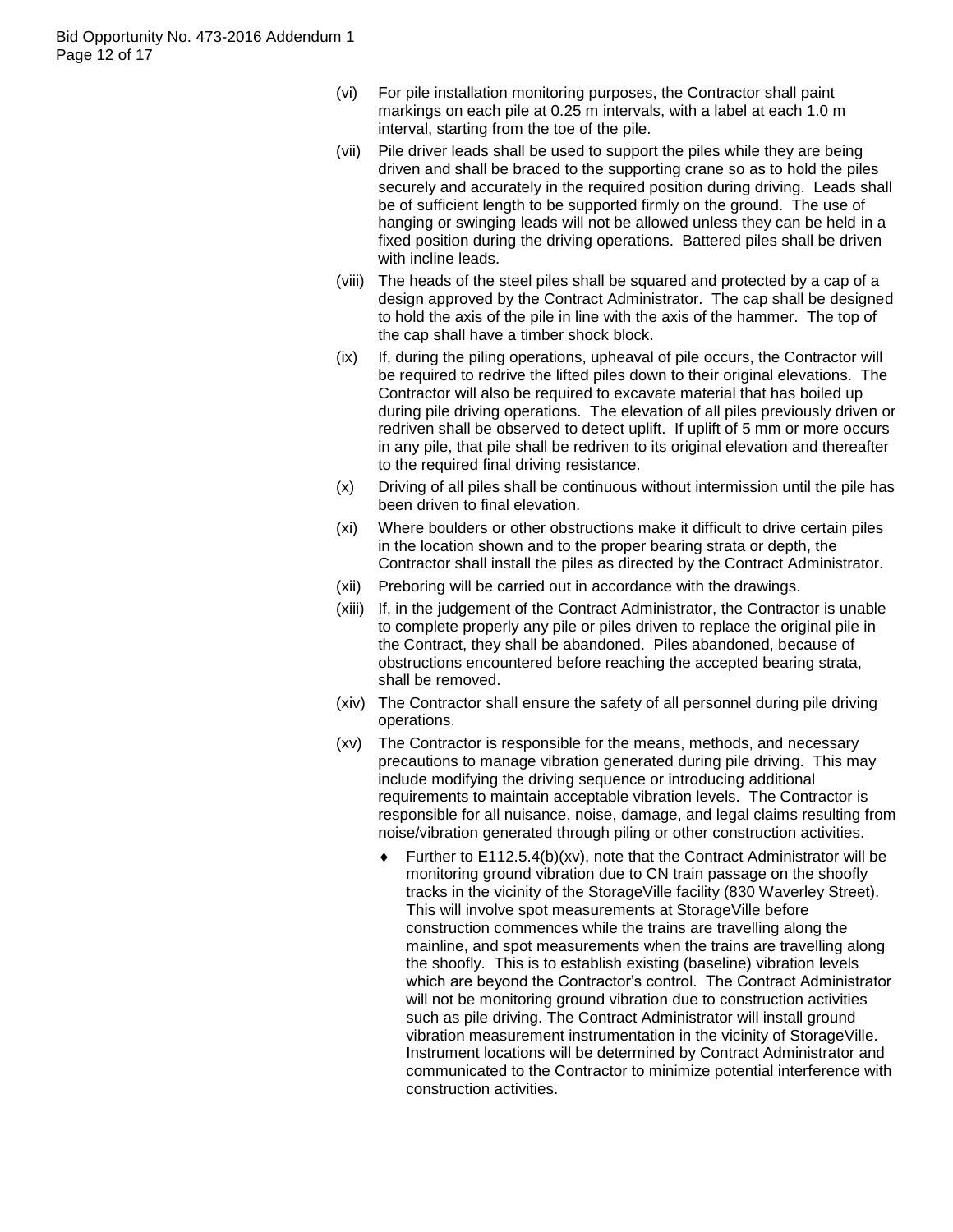- Further to the above clause, the Contractor is advised that it may be necessary to limit equipment movement in the vicinity of the instrumentation. The Contract Administrator will make every effort to coordinate the monitoring with the construction operations so as to minimize disruption to the Work
- (c) Splicing of Piles and Installing Pile Tips
	- (i) Full-length piles shall be used where practicable. In exceptional circumstances, splicing of piles may be permitted. The method of splicing shall be as shown on the Drawings, in accordance with the welding procedures, shop drawings and the following:
		- the butting ends of the driven pile and its extension or the pile and the pile tip shall be cut square to give reasonable bearing between the matting surfaces;
		- all butting surfaces shall be one hundred percent (100%) butt welded.
		- The butting surface of the extension piece shall be bevel cut at 45º to facilitate a full-penetration butt weld. Temporary clamping plates may be used as required;
		- before welding over previously-deposited metal, the slag shall be cleaned off. This requirement shall apply to successive layers, to successive beads, and to the cratered area when welding is resumed after any interruption;
		- all butt welds shall have the root of the initial weld gouged, chipped, or otherwise removed to sound metal before welding is started from the second side;
		- the piles shall not have more than one splice per pile unless otherwise approved by the Contract Administrator;
		- splices shall be located such that no more than fifty percent (50%) of the piles are spliced at the same elevation;
		- material to be welded shall be preheated in accordance with CSA W59;
		- when the air temperature is below 0 °C, all materials to be welded shall be preheated to 100 °C for a distance of 80 mm beyond the weld and shall be sheltered from the wind; and,
		- when the air temperature is below -18ºC, welding will not be permitted unless suitable hoarding approved by the Contract Administrator is in place.
- (d) Defective Piles
	- (i) The pile driving procedures shall not subject the piles to excessive and undue abuse producing deformation of the steel. Manipulation of piles to force them into proper position will not be permitted.
	- (ii) Piles damaged by improper driving, or driven out of proper location, or driven below the cut-off elevation, shall be corrected by one of the following methods accepted by the Contract Administrator:
		- the piles shall be withdrawn and replaced by new, if necessary, longer piles, or
		- replacement piles shall be driven adjacent to defective or low piles, or
		- the piles shall be spliced or built up, as otherwise provided herein, or a sufficient portion of the footing extended to properly embed the piles. All piles, pushed up by the driving of adjacent piles or by any other cause, shall be driven down again; and,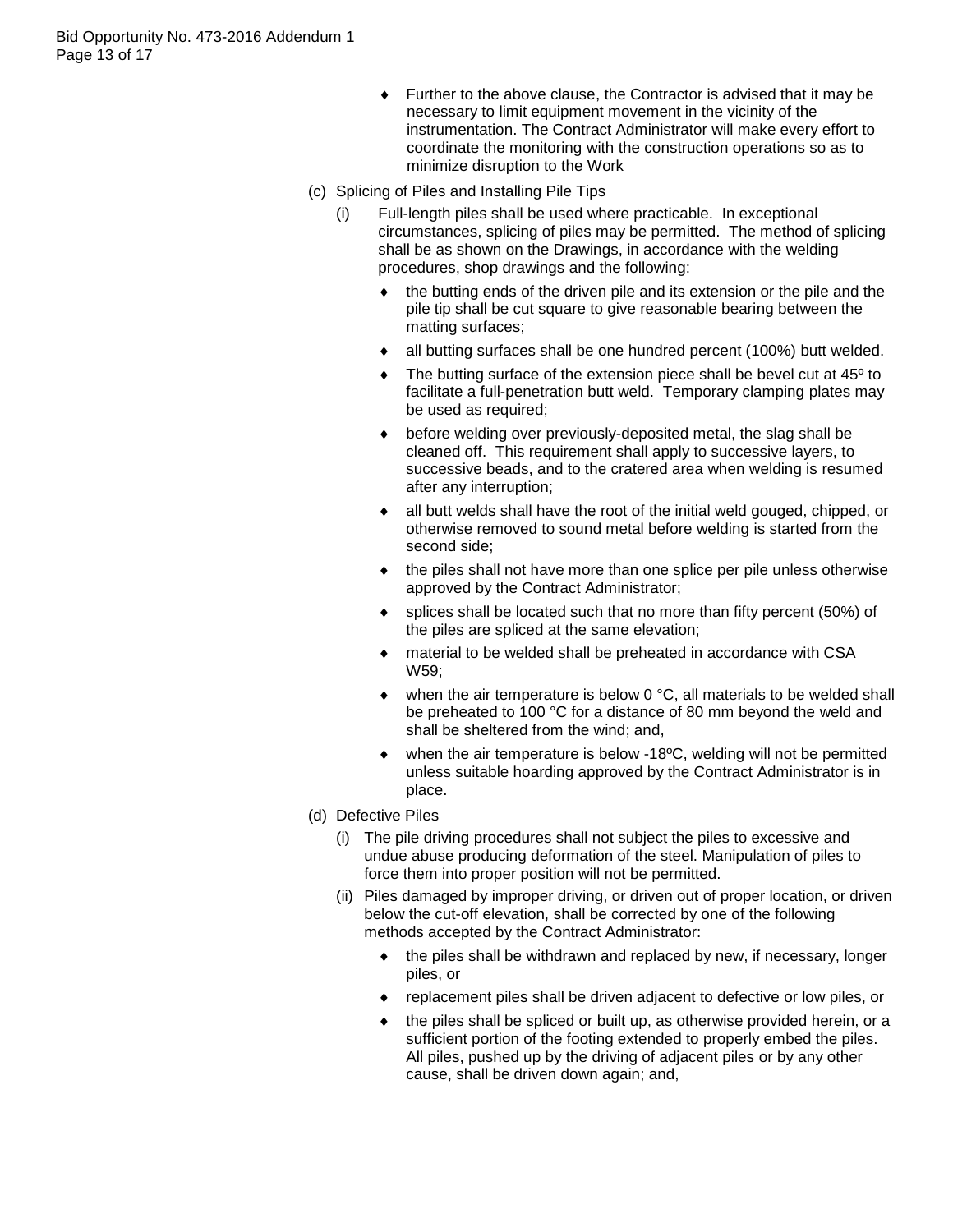- in the case of required penetration and bearing capacity are not obtained, the Contractor shall provide a hammer of greater energy, as applicable, or when accepted by the Contract Administrator, resort to pre-drilling.
- (e) Cut-Off of Piles
	- (i) After piles have been driven to the required penetration (and, if required, redriven), the Contractor shall mark the required cut-off elevation on each pile as specified on the Drawings or as directed by the Contract Administrator. The top of all piles shall be neatly cut off (true and level) at the cut-off elevation.
	- (ii) Unless determined otherwise by the Contract Administrator, cut offs shall become the property of the Contractor and shall be removed from the Site.

#### E112.5.5 Performance Monitoring

- (a) Monitoring plan including notification and action plan to monitor CN track displacement during the excavation shall be accompanied by a design statement sealed by a professional engineer registered in the Province of Manitoba. This will include determination of the threshold values, selections of adequate devices and sufficient coverage in terms of frequency of readings. Displacement of track, slope for open excavations, shoring and the soil behind the shoring will be monitored using an adequate geotechnical instrumentation and surveys or equivalent. Monitoring plan will only be considered acceptable if approved in writing by the Contract Administrator.
	- (i) Instrumentation locations will be determined by the Contractor to minimize potential interference with construction activities.
	- (ii) The Contractor is advised that it may be necessary to limit equipment movement in the vicinity of the monitoring work. The Contractor shall make every effort to coordinate the monitoring with the construction operations so as to minimize disruption of the Work.
	- (iii) Take all necessary precautions to prevent damage to geotechnical instrumentation. Repair or replace to the satisfaction of the Contract Administrator instrumentation that becomes damaged or unreliable as a result of construction operations.
	- (iv) It may become necessary during the Work to install additional geotechnical instrumentation. Notify the Contract Administrator of the installation of this instrumentation.
	- (v) The Contractor shall review excavation progress and may revise construction sequencing and timing and / or introduce staging and waiting periods as required based on performance monitoring results.
	- (vi) Ensure that all personnel understand and observe the requirements of E112.5.5 (a) (ii) and (iii). Prior to commencement of on-site work, the Contractor's superintendent, foremen and heavy equipment operators shall attend an orientation meeting that will outline restrictions for working on and around the tracks and excavations. The Contract Administrator reserves the right to have personnel removed from the Site for failure to comply with these restrictions.
	- (vii) Protection of the Works
		- Contractor shall be responsible for protection of the Works during the duration of the Contract. This shall include but may not be limited to maintaining dewatering systems on completed works, providing fencing and security.
- E112.6 Quality Control
- E112.6.1 Inspection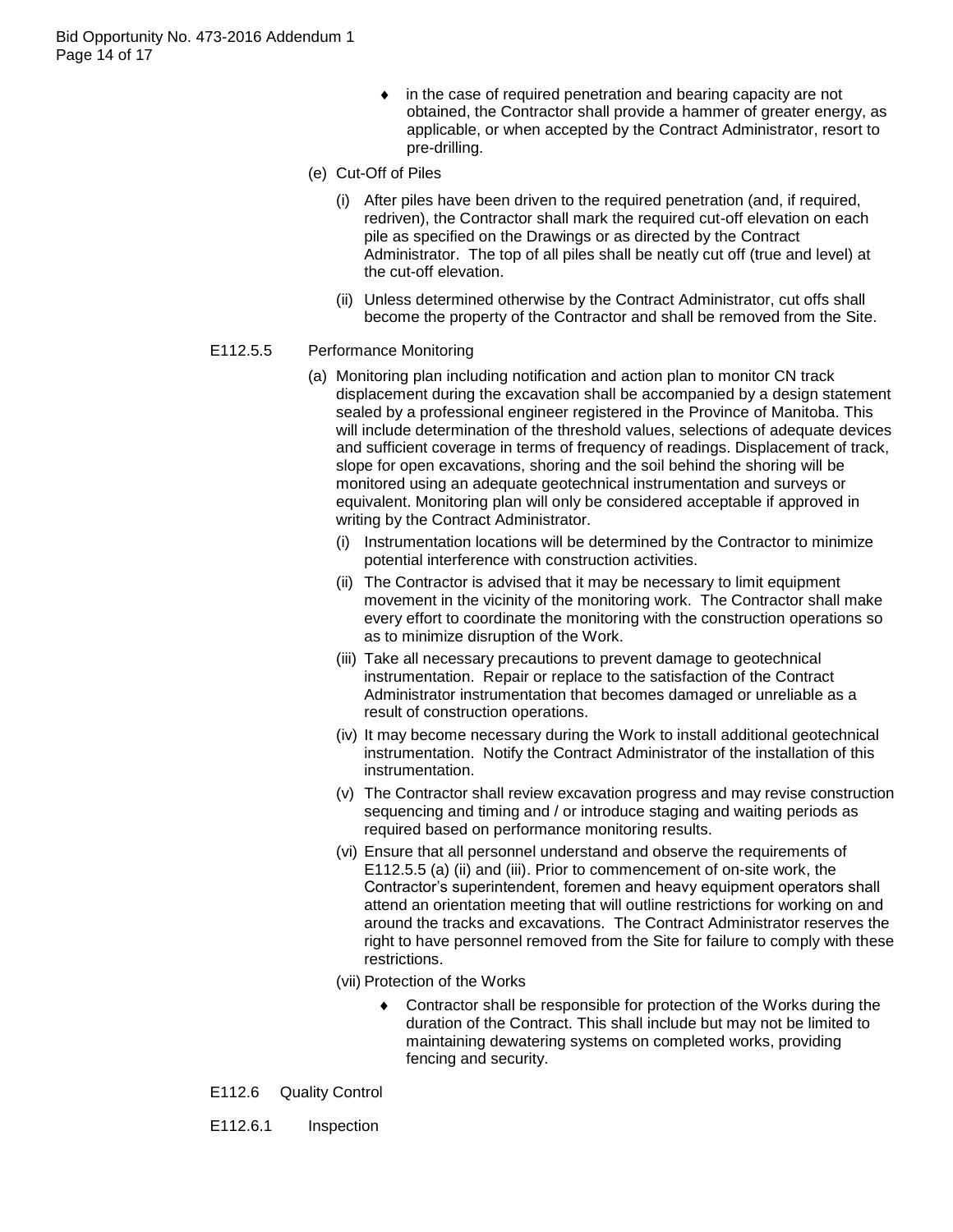- (a) All workmanship and all materials furnished and supplied under this Specification are subject to close and systematic inspection and testing by the Contract Administrator, including all operations, from the selection and production of materials, through to final acceptance of the specified Work. The Contractor shall be wholly responsible for the control of all operations incidental thereto notwithstanding any inspection or approval that may have been previously given.
- (b) The Contractor shall provide a detailed survey of all of the pile locations and provide that to the Contract Administrator prior to cutting off any piles.
- (c) The Contractor shall replace any piles, or add additional pile(s), for piles that do not meet the specified refusal criteria or do not meet the following tolerances: +/ two percent (2%) out of alignment for battered piles, +/- two percent (2%) out of plumb for vertical piles, and 75 mm off centre of the specified locations. Any modifications required to the piles, due to piles out of tolerance or due to required additional piles to compensate for out of tolerance piles, shall be carried out as specified by the Contract Administrator at the Contractor's own costs.

#### E112.6.2 Access

- (a) The Contractor Administrator shall be allowed free access for the inspection and control testing of the piles at the Site of Work to determine whether the steel piles are being supplied in accordance with this Specification.
- E112.7 Measurement and Payment
- E112.7.1 Temporary Shoring, Excavation, Dewatering and Monitoring for Midtown Feeder Main Casing Upgrade.
	- (a) The temporary shoring, excavation, dewatering and other associated works will not be measured. This Item of Work will be paid for in the Contract Lump Sum Price for "FeederMain Protection", which price will be payment for performing all operation herein described and accepted by the Contract Administrator and all other items incidental to the Work.
	- (b) Railway protection, development of the excavation plan and performance monitoring will not be measured. This Item of Work will be paid for in the Contract Lump Sum Price for "FeederMain Protection", which price will be payment for performing all operation herein described and accepted by the Contract Administrator and all other items incidental to the Work.

## **DRAWINGS**

Replace: 473-2016\_Drawing\_C2-CS-001-R0 with 473-2016\_Addendum\_1-Drawing\_C2-CS-001-R1 473-2016\_Drawing\_C2-CS-003-R0 with 473-2016\_Addendum\_1-Drawing\_C2-CS-003-R1 473-2016\_Drawing\_C2-CS-004-R0 with 473-2016\_Addendum\_1-Drawing\_C2-CS-004-R1 473-2016\_Drawing\_C2-CS-005-R0 with 473-2016\_Addendum\_1-Drawing\_C2-CS-005-R1 473-2016\_Drawing\_C2-CS-006-R0 with 473-2016\_Addendum\_1-Drawing\_C2-CS-006-R1 473-2016\_Drawing\_C2-CS-014-R0 with 473-2016\_Addendum\_1-Drawing\_C2-CS-014-R1 473-2016\_Drawing\_C2-CS-020-R0 with 473-2016\_Addendum\_1-Drawing\_C2-CS-020-R1 473-2016\_Drawing\_C2-CS-036-R0 with 473-2016\_Addendum\_1-Drawing\_C2-CS-036-R1 473-2016\_Drawing\_C2-CS-037-R0 with 473-2016\_Addendum\_1-Drawing\_C2-CS-037-R1 473-2016\_Drawing\_C2-CS-038-R0 with 473-2016\_Addendum\_1-Drawing\_C2-CS-038-R1 473-2016\_Drawing\_C2-CS-039-R0 with 473-2016\_Addendum\_1-Drawing\_C2-CS-039-R1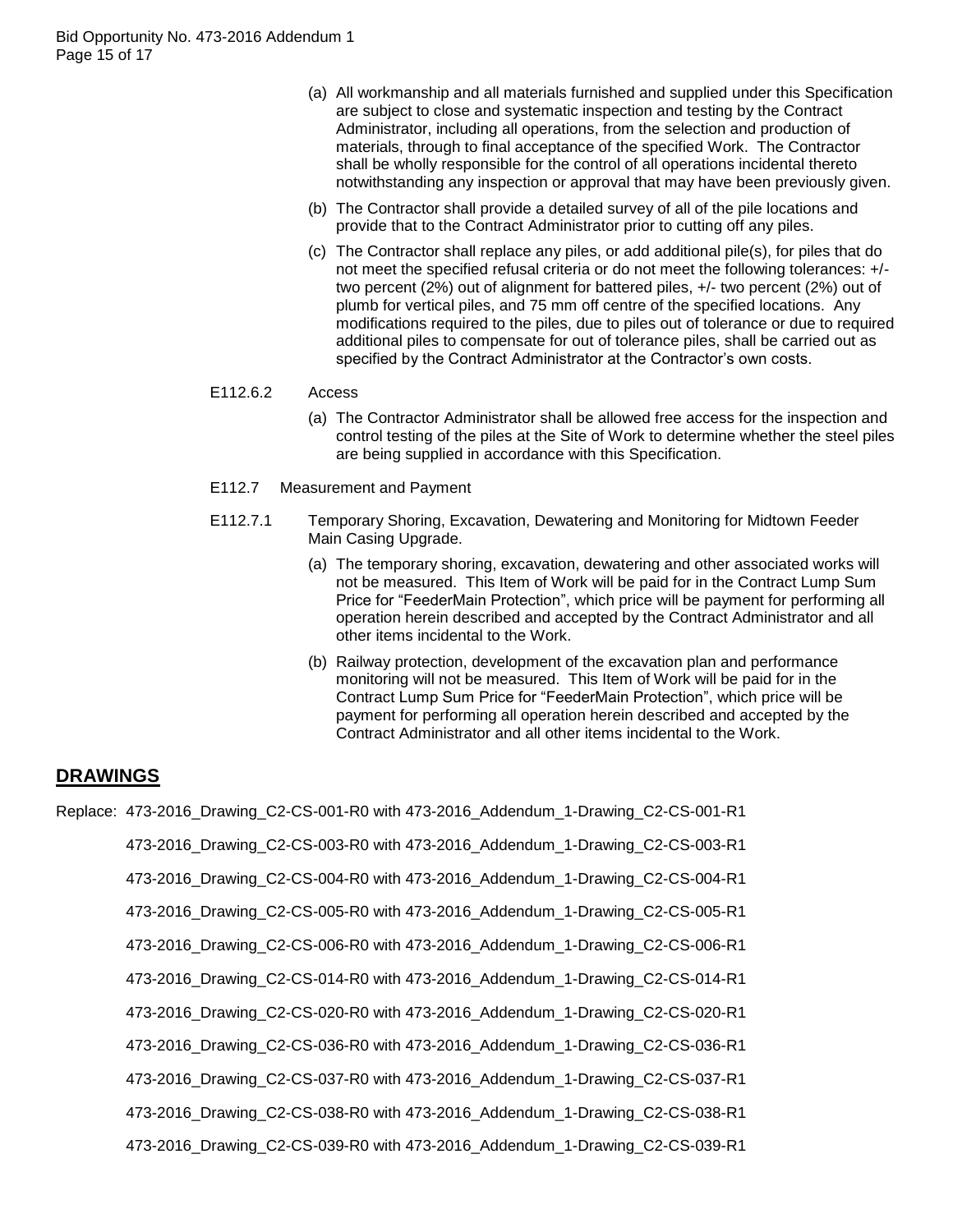473-2016\_Drawing\_C2-CS-040-R0 with 473-2016\_Addendum\_1-Drawing\_C2-CS-040-R1 473-2016\_Drawing\_C2-CS-041-R0 with 473-2016\_Addendum\_1-Drawing\_C2-CS-041-R1 473-2016\_Drawing\_C2-CS-044-R0 with 473-2016\_Addendum\_1-Drawing\_C2-CS-044-R1 473-2016\_Drawing\_C2-CS-046-R0 with 473-2016\_Addendum\_1-Drawing\_C2-CS-046-R1 473-2016\_Drawing\_C2-CS-065-R0 with 473-2016\_Addendum\_1-Drawing\_C2-CS-065-R1 473-2016\_Drawing\_C2-CS-067-R0 with 473-2016\_Addendum\_1-Drawing\_C2-CS-067-R1 473-2016\_Drawing\_C2-CS-079-R0 with 473-2016\_Addendum\_1-Drawing\_C2-CS-079-R1 473-2016\_Drawing\_C2-CT-001-R0 with 473-2016\_Addendum\_1-Drawing\_C2-CT-001-R1 473-2016\_Drawing\_C2-CT-003-R0 with 473-2016\_Addendum\_1-Drawing\_C2-CT-003-R1 473-2016\_Drawing\_C2-CT-006-R0 with 473-2016\_Addendum\_1-Drawing\_C2-CT-006-R1 473-2016\_Drawing\_C2-CT-011-R0 with 473-2016\_Addendum\_1-Drawing\_C2-CT-011-R1 473-2016\_Drawing\_C2-CT-035-R0 with 473-2016\_Addendum\_1-Drawing\_C2-CT-035-R1 473-2016\_Drawing\_C2-CT-043-R0 with 473-2016\_Addendum\_1-Drawing\_C2-CT-043-R1 473-2016\_Drawing\_C2-CT-045-R0 with 473-2016\_Addendum\_1-Drawing\_C2-CT-045-R1 473-2016\_Drawing\_C2-CT-066-R0 with 473-2016\_Addendum\_1-Drawing\_C2-CT-066-R1 473-2016\_Drawing\_C2-CT-075-R0 with 473-2016\_Addendum\_1-Drawing\_C2-CT-075-R1 473-2016\_Drawing\_C2-CU-030-R0 with 473-2016\_Addendum\_1-Drawing\_C2-CU-030-R1 473-2016\_Drawing\_C2-CU-031-R0 with 473-2016\_Addendum\_1-Drawing\_C2-CU-031-R1 473-2016\_Drawing\_C2-CU-032-R0 with 473-2016\_Addendum\_1-Drawing\_C2-CU-032-R1 473-2016\_Drawing\_C2-GE-027-R0 with 473-2016\_Addendum\_1-Drawing\_C2-GE-027-R1 473-2016\_Drawing\_C2-GE-031-R0 with 473-2016\_Addendum\_1-Drawing\_C2-GE-031-R1 473-2016\_Drawing\_C2-GE-032-R0 with 473-2016\_Addendum\_1-Drawing\_C2-GE-032-R1 473-2016\_Drawing\_C2-GE-035-R0 with 473-2016\_Addendum\_1-Drawing\_C2-GE-035-R1 473-2016\_Drawing\_C2-GE-036-R0 with 473-2016\_Addendum\_1-Drawing\_C2-GE-036-R1 473-2016\_Drawing\_C2-GE-038-R0 with 473-2016\_Addendum\_1-Drawing\_C2-GE-038-R1 473-2016\_Drawing\_C2-GE-039-R0 with 473-2016\_Addendum\_1-Drawing\_C2-GE-039-R1 473-2016\_Drawing\_C2-GE-040-R0 with 473-2016\_Addendum\_1-Drawing\_C2-GE-040-R1 473-2016\_Drawing\_C2-GE-041-R0 with 473-2016\_Addendum\_1-Drawing\_C2-GE-041-R1 473-2016\_Drawing\_C2-GE-042-R0 with 473-2016\_Addendum\_1-Drawing\_C2-GE-042-R1 473-2016\_Drawing\_C2-GE-044-R0 with 473-2016\_Addendum\_1-Drawing\_C2-GE-044-R1 473-2016\_Drawing\_C2-GE-045-R0 with 473-2016\_Addendum\_1-Drawing\_C2-GE-045-R1 473-2016\_Drawing\_C2-GE-048-R0 with 473-2016\_Addendum\_1-Drawing\_C2-GE-048-R1